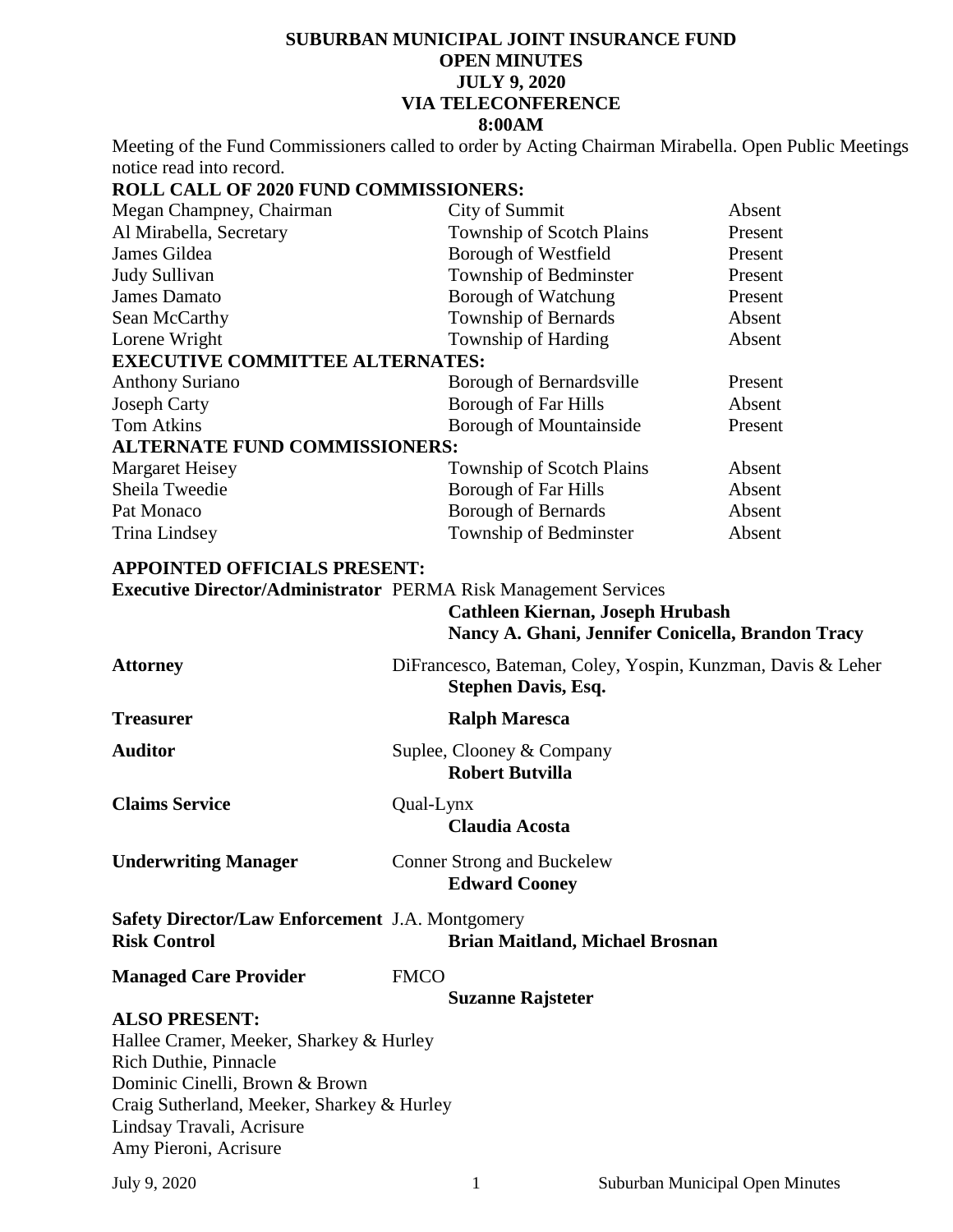### **MINUTES:** Open and Closed Minutes of June 11, 2020. **MOTION TO APPROVE OPEN AND CLOSED MINUTES FOR JUNE 11, 2020:**

| Moved:  | <b>Commissioner Atkins</b> |
|---------|----------------------------|
| Second: | Commissioner Gildea        |
| Vote:   | $6$ Ayes $-0$ Nays         |

#### **CORRESPONDENCE: NONE**

# **EXECUTIVE DIRECTOR:**

**REPORT:** Monthly report submitted to Fund Commissioners including monthly Fast-track Accident Frequency, Fast-track Financial report, Fixed Income Portfolio Summary, Claim Activity Report, Interest Rate Summary Comparison, Monthly Loss Ratio by fund year and line of coverage and the Monthly and Annual Regulatory Checklist.

Included in the agenda were tracking reports as of May 31, 2020; Executive Director referred to the Financial Fast Track (FFT) and said the Fund's current statutory surplus stands at \$4.1 million.

Executive Director reviewed the Lost Time Accident Frequency (LTAF) and said the JIF's rate is 1.08; the overall MEL/JIF rate is 0.87. Executive Director said the LTAF report does not include COVID-19 related claims adding that this report is not intended to measure this type of exposure. Executive Director said the Loss Ratio Report includes COVID-19 claims so the actuarial targets vs. budgeted loss funds will be higher for Fund Year 2020. Executive Director said the Fund office is working with the MEL's Workers' Compensation Claims Administrator to track COVID-19 related claims on a MEL-wide basis and noted a lot of the submitted claims are report only of potential exposure with two-week quarantine and not actual contraction of the virus. Executive Director said the Fund office is still awaiting confirmation from the Excess Workers' Compensation carrier if COVID-19 claims will be adjusted as one occurrence on a MEL-wide basis under the policy. In anticipation of this, the FFT notes what the Fund is expected to recover once this is determined.

Executive Director referred to the Employment Practices Liability Compliance chart, which notes each members co-pay and deductible. Executive Director said QBE, the fund's EPL/POL carrier, is reviewing claims experiences and will provide premium or rate changes in late Fall.

**COVID-19 ACKNOWLEDGMENT FORM:** Included in the agenda was a memo issued by the MEL Fund Attorney advising that emergency orders issued by the Governor's office are followed as members begin to re-open public facilities, as well as, a model acknowledgement form.

**EPL COMPLIANCE PROGRAM:** Included in the agenda was a copy of the notice emailed to members announcing the posting of updated Model Personnel Manual and Employee Handbook. Executive Director said the MEL contracted with an attorney to re-write the model polices and remove redundant or outdated information; included in the agenda was a synopsis of the changes made. Executive Director said the training for Elected Officials would typically have been conducted in-person, but due to the health crisis, these will be transitioned to webinars and will be launched later on this year. Executive Director said members have until June 1, 2021 to update their compliance program.

**MEMBERSHIP RENEWALS:** Executive Director said Bernards Township and Bernardsville Borough are scheduled to renew fund membership by January 1, 2021. Membership documents will be mailed out following the meeting.

**2020 COVERAGE DOCUMENTS:** Executive Director said the fund office is in the process of uploading and posting the member policies to the Fund's Risk Management Information System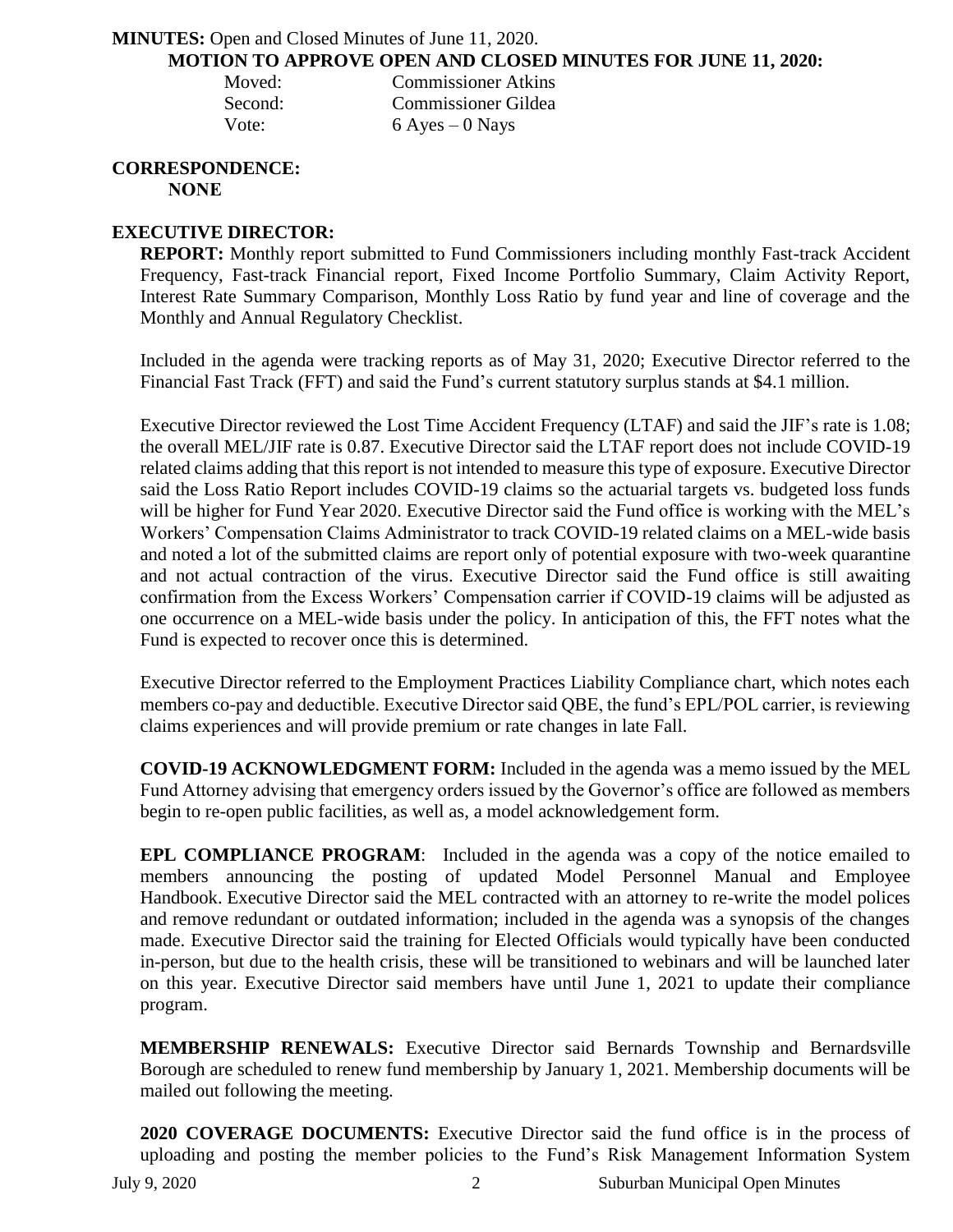(Origami). Executive Director said Origami allow up to 3 years to policy documents to be posted. Fund Commissioners and Risk Management Consultants will be emailed when the process is complete.

**RISK MANAGEMENT INFORMATION/OPERATING SYSTEM (RMIS):** Members and Risk Managers will receive an email on/about July  $13<sup>th</sup>$  or  $14<sup>th</sup>$  with a link to renewal worksheets - to begin the 2021 underwriting renewal during the month of July with a September  $1<sup>st</sup>$  completion date.

**NJUA SAFETY EXPO 2020:** Executive Director reported the New Jersey Utility Authorities JIF (NJUA) and the Municipal Excess Liability Joint Insurance Fund (MEL) have had to cancel the NJUA Safety Expo scheduled for June at the Middlesex Fire Academy and now has canceled the September Expo that was set to be held at the Camden County Emergency Training Center.

**MEL EPL HELPLINE:** Enclosed in the agenda was a copy of the bulletin concerning the Fund's EPL Hotline for reference. Members are encouraged to contact any of the three firms when they need guidance. The MEL worked with QBE to restructure the helpline so that assistance is now provided by New Jersey law firms with municipal and JIF experience.

**2020 FINANCIAL DISCLOSURES:** In light of circumstances surrounding COVID-19, the Local Finance Board voted to extend the enforcement action date against non-filers until July 31, 2020. As of the meeting date all Fund Commissioners and Professionals have completed their filings.

**JOINT CASH MANAGEMENT & INVESTMENT PROGRAM (JCMI):** Executive Director said the JCMI has been purchasing Bond Anticipation Notes (BANs) issued by MEL member municipalities. The program to date has been very successful and has saved some of our MEL member municipalities thousands of dollars while increasing the investment yield of JCMI members significantly higher than traditional investments.

Executive Director said membership into the JCMI began with the MEL, RCF and EJIF and local JIFs are participating on a staggered basis.

**2019 AUDIT FILING:** PERMA filed the 2019 Year End Audit, Certification of the Audit adopted by the Executive Committee, Actuarial Valuation and Actuarial Certification with the Departments of Insurance and Community Affairs. In addition, the Synopsis of Audit was published in the Fund's official newspaper

**AUGUST PAYMENTS:** The Fund is not scheduled to meet in August and it would be appropriate to authorize the Treasurer to process contracted expenses.

**MOTION TO AUTHORIZE THE TREASURER TO PROCESS CONTRACTED EXPENSES DURING THE MONTH OF AUGUST:**

| Moved:                 | <b>Commissioner Atkins</b> |
|------------------------|----------------------------|
| Second:                | <b>Commissioner Gildea</b> |
| <b>Roll Call Vote:</b> | 6 Ayes-0 Nays              |

### **TREASURER:**

**VOUCHER LIST:** 

**JULY 2020 VOUCHER PAYMENTS, RESOLUTION 21-20**

| Fund Year 2020: | \$548,410.31 |
|-----------------|--------------|
| Total:          | \$548,410.31 |

**CONFIRMATION OF CLAIMS PAYMENTS/CERTIFICATION OF CLAIMS' TRANSFERS FOR MONTHS OF MAY 2020:**

| Fund Year 2020 | 59,848.32 |
|----------------|-----------|
| Fund Year 2019 | 19,186.51 |
| Fund Year 2018 | 3.152.80  |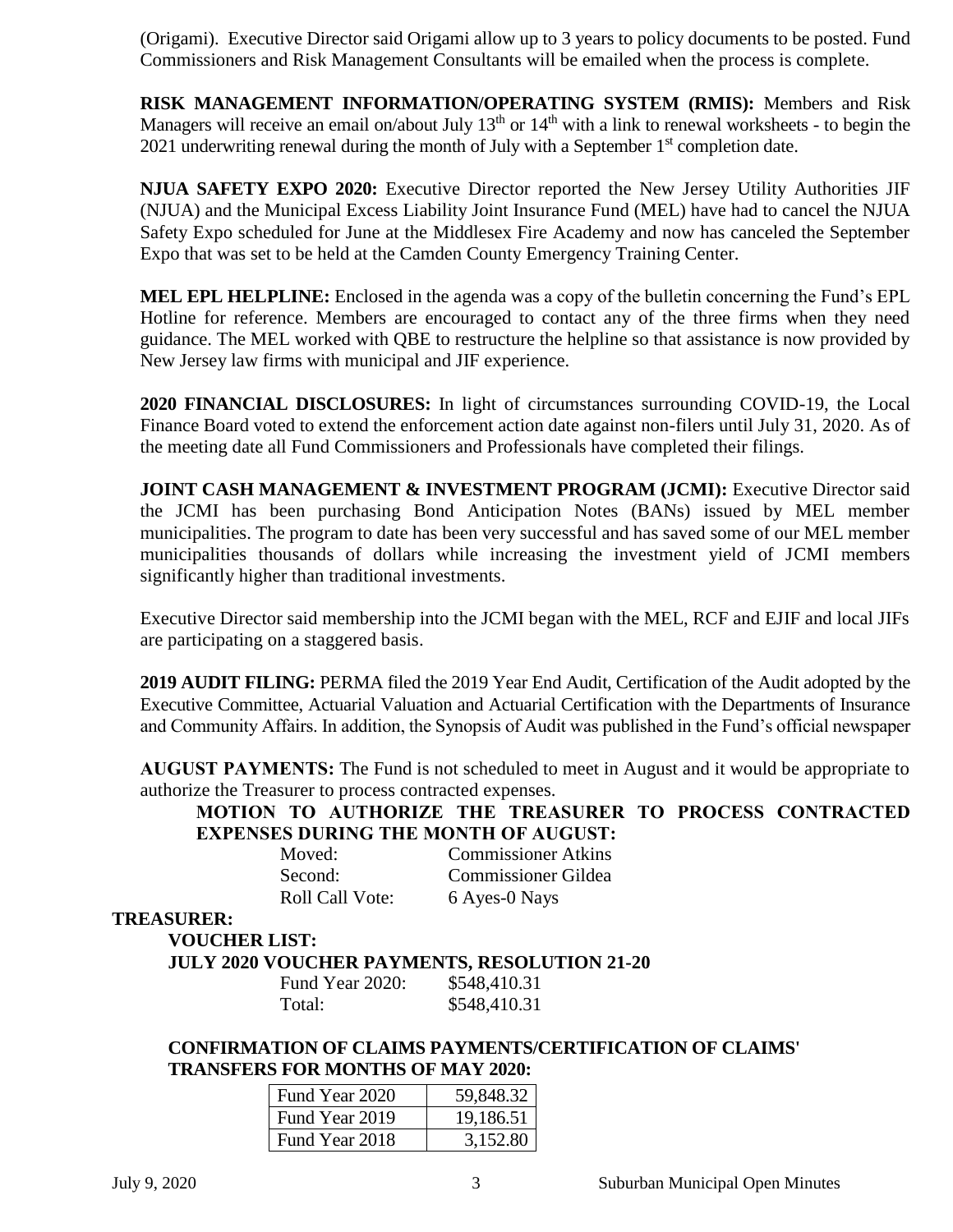| Fund Year 2017 | 1,090.40    |
|----------------|-------------|
| Fund Year 2016 | 1,138.12    |
| Closed         | 0.00        |
| <b>TOTAL</b>   | \$84,416.16 |

# **MOTION TO APPROVE JULY 2020 BILLS LIST RESOLUTION 21-20 AND APPROVE CONFIRMATION & CERTIFICATION CLAIM TRANSFERS OF MAY 2020 AS SUBMITTED:**

Moved: Commissioner Atkins Second: Commissioner Gildea Roll Call Vote: 6 Ayes-0 Nays Voucher List and Treasurer's Report Made Part of Minutes.

# **ATTORNEY:**

**REPORT:** Included in the agenda were reports of appellate decisions impacting municipalities. Monthly Report Made Part of Minutes.

### **UNDERWRITING MANAGER:**

**REPORT:** There were no certificates requested/issued for the period  $5/22/20 - 6/22/2020$ .

**CYBER RISK MANAGEMENT COMPLIANCE REPORT:** Included in the agenda was a Cyber Risk Management Compliance Report as of 67/2/2020. The report notes which members have submitted a completed checklist to achieve Tier 1 or Tier 2 status in the event a cyber-claim occurs. The Incomplete status in the compliance report indicates that a member either did not submit a questionnaire in Origami and/or submitted but requires additional documentation. This does not mean a member cannot follow up and provide the updated information to be approved.

Monthly Report Made Part of Minutes.

# **MANAGED CARE:**

**MONTHLY REPORT:** Included in the agenda was the June 2020 report submitted by FMCO. Managed Care Provider reported the total provider billed amount was \$798,668 was re-priced to \$363,671 for a total savings of 64% and a PPO penetration of 94%.

Monthly Activity Report Made Part of Minutes.

# **SAFETY DIRECTOR:**

**MONTHLY REPORT:** Safety Director reviewed the report noting the activities/trainings and MSI classes. As reported last month, J.A. Montgomery was able to secure an online streaming service called **MSI NOW** which is available 24/7. Safety Director said there are approximately 130 titles available; members can contact his office to see if specific topics not currently listed are available. Safety Director said the MSI Training in-person sessions have been suspended indefinitely and are being replaced with interactive webinars via Zoom, which were launched in June. Safety Director said additional sessions will be added each month.

Monthly Report Made Part of the Minutes.

# **CLAIMS:**

**REPORT:** Claims Administrator said they have Payment Authority Requests to present during Closed Session.

**RESOLUTION - EXECUTIVE SESSION FOR CERTAIN SPECIFIED PURPOSES: PERSONNEL - SAFETY & PROPERTY OF PUBLIC LITIGATION AND CONTRACT MATTERS:**

| Moved:                                                                      | <b>Commissioner Atkins</b> |  |  |
|-----------------------------------------------------------------------------|----------------------------|--|--|
| Second:                                                                     | <b>Commissioner Gildea</b> |  |  |
| <b>Roll Call Vote:</b>                                                      | <b>Unanimous</b>           |  |  |
| <b>PAYMENT AUTHORIZATION REQUESTS:</b> Executive Committee reviewed payment |                            |  |  |
| authorization requests presented by Claims Service in Executive Session.    |                            |  |  |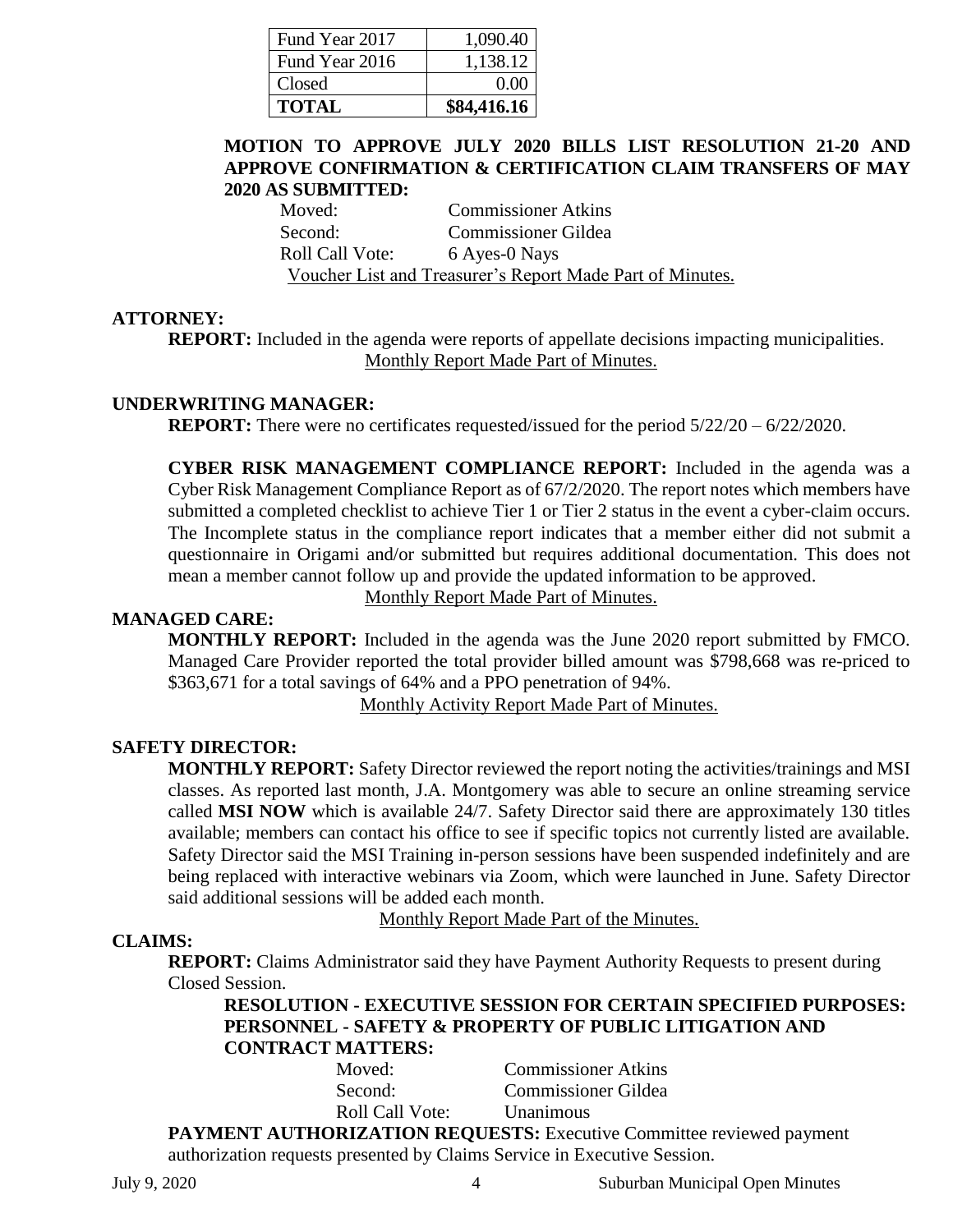# **MOTION TO RETURN TO OPEN SESSION:**

Moved: Commissioner Gildea

Second: Commissioner Atkins Roll Call Vote: Unanimous

**MOTION TO APPROVE PAYMENT AUTHORIZATION REQUEST PRESENTED IN EXECUTIVE SESSION BY QUAL-LYNX:**

Moved: Commissioner Gildea Second: Commissioner Atkins Roll Call Vote:  $6$  Ayes – 0 Nays

# **OLD BUSINESS:**

NONE

#### **NEW BUSINESS:**

**VACATION/QUARANTINE:** Discussion ensued about various practices for quarantine each member has instituted when an employee returns from vacation.

#### **PUBLIC COMMENT:**

NONE

# **MOTION TO ADJOURN:**<br> **Moved:** Commissioner

**Commissioner Atkins** Second: Commissioner Gildea Vote: Unanimous

**MEETING ADJOURNED:** 8:43AM Nancy A. Ghani, Account Executive

for

Al Mirabella, SECRETARY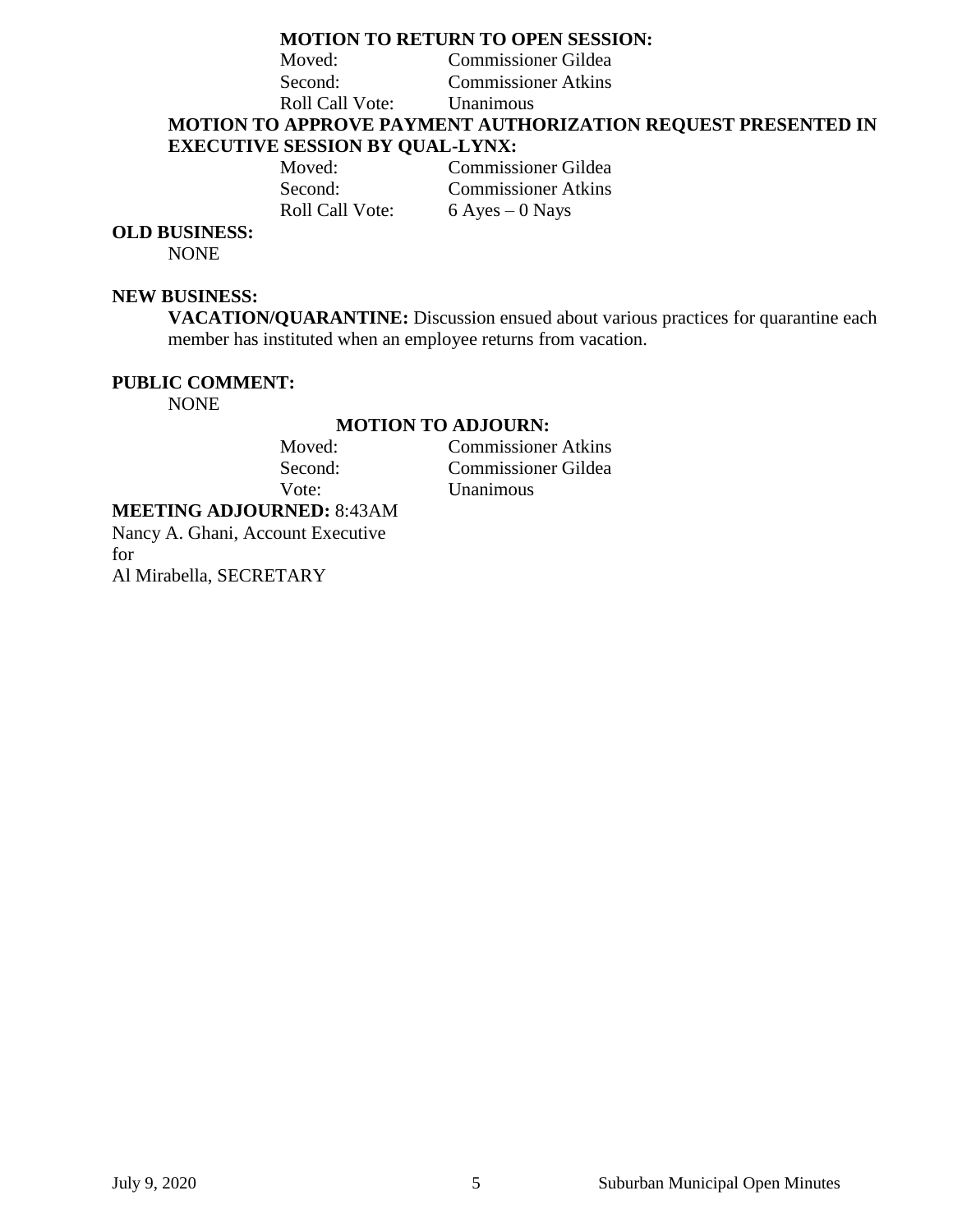# SUBURBAN MUNICIPAL JOINT INSURANCE FUND **BILLS LIST**

#### **Resolution No. 21 -20**

WHEREAS, the Treasurer has certified that funding is available to pay the following bills:

#### BE IT RESOLVED that the Suburban Municipal Joint Insurance Fund's Executive Board, hereby authorizes the Fund treasurer to issue warrants in payment of the following claims; and

FURTHER, that this authorization shall be made a permanent part of the records of the Fund.

| <b>FUND YEAR 2020</b><br><b>Check Number</b> | Vendor Name                    | Comment                           | <b>Invoice Amount</b> |
|----------------------------------------------|--------------------------------|-----------------------------------|-----------------------|
| 001761                                       |                                |                                   |                       |
| 001761                                       | MUNICIPAL EXCESS LIABILITY JIF | FPB - 3RD QTR 2020                | 1,415.25<br>1,415.25  |
| 001762                                       |                                |                                   |                       |
| 001762                                       | FIRST MANAGED CARE OPTION      | <b>MANAGED CARE SERVICES 7/20</b> | 6,856.84              |
| 001763                                       |                                |                                   | 6,856.84              |
| 001763                                       | MUNICIPAL EXCESS LIABILITY JIF | PROPERTY - 3RD QTR 2020           | 93,979.25             |
| 001763                                       | MUNICIPAL EXCESS LIABILITY JIF | <b>MEL - 3RD OTR 2020</b>         | 249,734.25            |
|                                              |                                |                                   | 343,713.50            |
| 001764<br>001764                             | N.J. MUNICIPAL ENVIRONMENTAL   | 2020 2ND INSTALLMENT              | 65,408.00             |
|                                              |                                |                                   | 65,408.00             |
| 001765                                       |                                |                                   |                       |
| 001765                                       | <b>OUAL-LYNX</b>               | <b>CLAIM ADJ SERVICES 7/20</b>    | 17,724.83             |
| 001766                                       |                                |                                   | 17,724.83             |
| 001766                                       | J.A. MONTGOMERY RISK CONTROL   | <b>SAFETY DIRECTOR 7/20</b>       | 5,531.80              |
|                                              |                                |                                   | 5,531.80              |
| 001767<br>001767                             | PERMA RISK MANAGEMENT SERVICES | POSTAGE 5/20                      | 7.50                  |
| 001767                                       | PERMA RISK MANAGEMENT SERVICES | EXEC/ADMIN 7/20                   | 15,315.15             |
|                                              |                                |                                   | 15,322.65             |
| 001768<br>001768                             | THE ACTUARIAL ADVANTAGE        | <b>ACTUARY FEE 7/20</b>           | 2,735.39              |
|                                              |                                |                                   | 2,735.39              |
| 001769                                       |                                |                                   |                       |
| 001769                                       | RALPH A MARESCA, JR            | <b>TREASURER FEE 7/20</b>         | 1,596.44<br>1.596.44  |